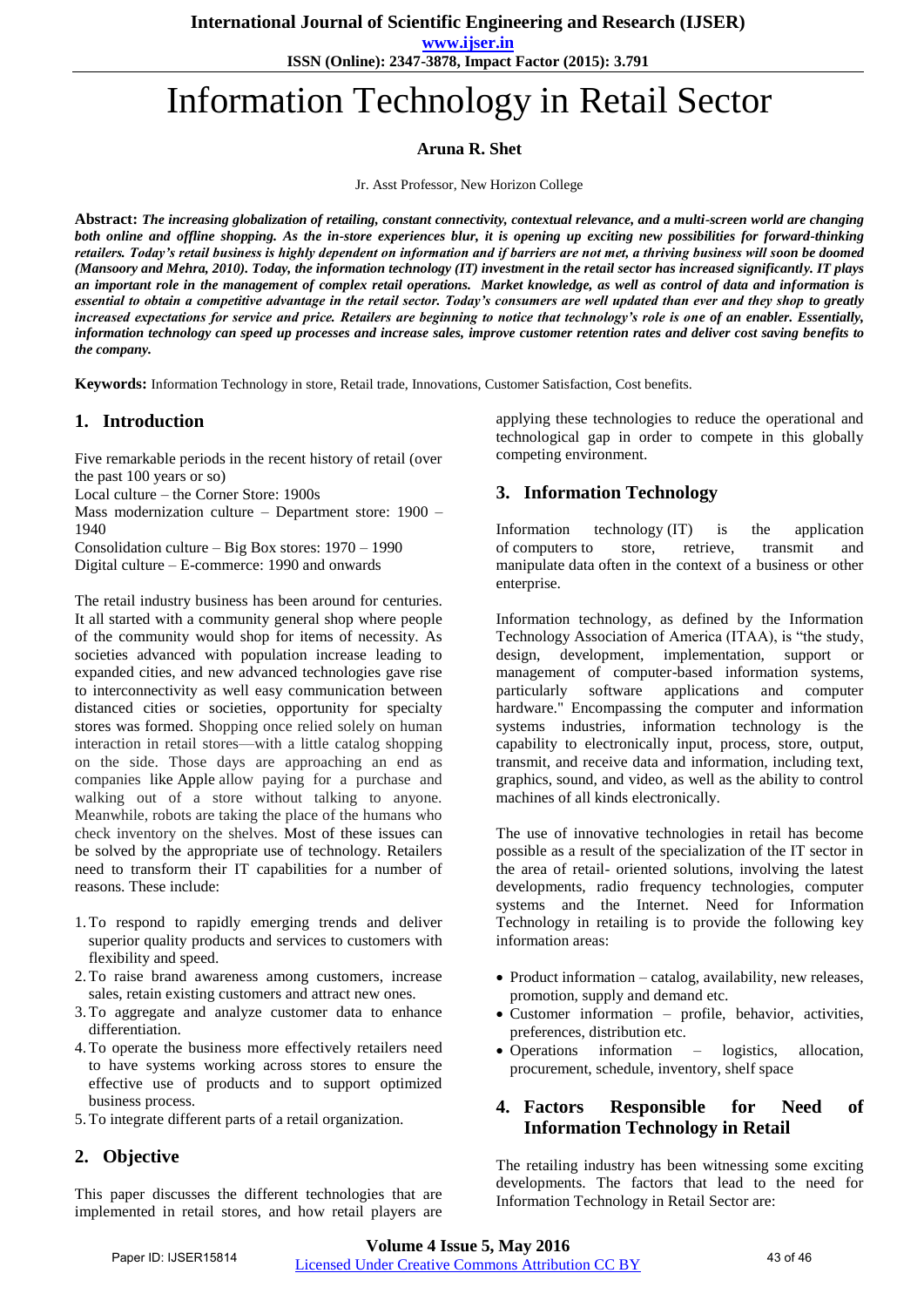1**. Globalization of business operations**: The increasing globalization has led to growing exposure to foreign markets resulting in increasing demand for international shopping experience. As the industry become more global in its procurement, manufacturing and marketing operations it requires a greater use of information technology to reduce the time and space barriers.

2. **Competition:** Competition forces the retailer to become more efficient and effective. To gain the competitive advantage by the use of information technology is to reduce operating costs through automation and to improve the product or service quality by providing quality assurance with product differentiation.

3. **To meet the expectations of the Customers**: With globalization, the world is brought closer and the world's economy is quickly becoming a single interdependent system. Information can be shared quickly and easily from all over the globe, and barriers of linguistic and geographic boundaries can be torn down as people share ideas and information with each other. To meet these requirements in a speedy way has necessitated the need for information technology.

4. **Technological Revolutions**: Information technology can speed up processes and deliver cost saving benefits to the company. It is possible to transmit, store, process and distribute forms of information on a single integrated technology and meet the needs of the customers.

5. **Inventory management**: To meet the expectations and challenges in the market, information technology is become the need of the hour. Inventory management software is a [computer-](https://en.wikipedia.org/wiki/Computer)based system for tracking [inventory](https://en.wikipedia.org/wiki/Inventory) levels, orders, [sales](https://en.wikipedia.org/wiki/Sales) and deliveries. It can also be used in the [manufacturing i](https://en.wikipedia.org/wiki/Manufacturing)ndustry to create a [work order,](https://en.wikipedia.org/wiki/Work_order) [bill of materials](https://en.wikipedia.org/wiki/Bill_of_materials) and other production-related documents. It helps to avoid product overstock and outages. An electronic inventory control system is now a basic tool for retail management. Without this information, you cannot plan and execute a retail strategy.

6. **Store Management:** Information technology is beneficial for store management systems that give alerts to stock-out items. Store systems are types marketing systems that use business process information systems to elevate and transform the retail shopping experience of a shopper in both store-based and disinter-mediated retail shopping environment.

7. **Forecasting:** Automated statistical forecasting systems create a far more calculated and accurate demand forecasting as past sales data, forecasts, and future orders are all on one system. As a result, more accurate forecasts can be made based on the totality of this information. Forecasting systems can reach the desktop of every line manager, bringing chain wide input (if appropriate) into the process through interactive Web based applications. Thus forecasts can be further adjusted, taking every aspect into account. The new approach to demand forecasting in retail will contribute to the accuracy of future plans, the overall efficiency and profitability and profitability of retail operations.

# **5. Technologies Evolved in Retailing**

## **1. Radio Frequency Identification (RFID)**

As name implies, RFID is an ID-identification- system. It relies on a small chip that is implanted in a tag. The chip can record and store data, such as a serial number, price or purchase record. Electronic scanner can use radio signals to read or track the ID tag.

## **Use of RFID in Retail**

## **RFID Smart Labeling**

- Monitor unattended inventory
- Shipping and Receiving applications
- Provide real time tracking and locating of tagged items on shelves

## **Check-out Process**

- Streamline check-out process with ability to scan multiple items and pay for them all at once
- Reduce labor/time cost of employees
- Reduce time spent in line

#### **Overhead Reduction**

- Track product shipping and receiving from point-topoint automatically versus manual tracking to save time and labor cost
- Know how many units of inventory or on-site via automated RFID system versus manual process, saving labor and time cost
- Efficiency in error reduction reduces manual labor cost

The future of RFID is very bright in retail sector, as right from inventory management to product manufacturing, this system provides a more efficient and advanced retail experience to both the customer and the seller.

#### **2. Point Of Sale (POS)**

Point of sale (POS) systems is electronic systems that provide businesses with the capability to retain and analyze a wide variety of inventory and transaction data on a continuous basis. POS systems have been touted as valuable tools for a wide variety of business purposes, including refining target marketing strategies; tracking supplier purchases; determining customer purchasing patterns; analyzing sales (on a daily, monthly, or annual basis) of each inventory item, department, or supplier; and creating reports for use in making purchases, reorders, etc.

Basic point of sale systems currently in use includes:

Standalone electronic cash registers, also known as ECRs ECR-based network systems Controller-based systems

All function essentially as sales and cash management tools, but each has features that are unique.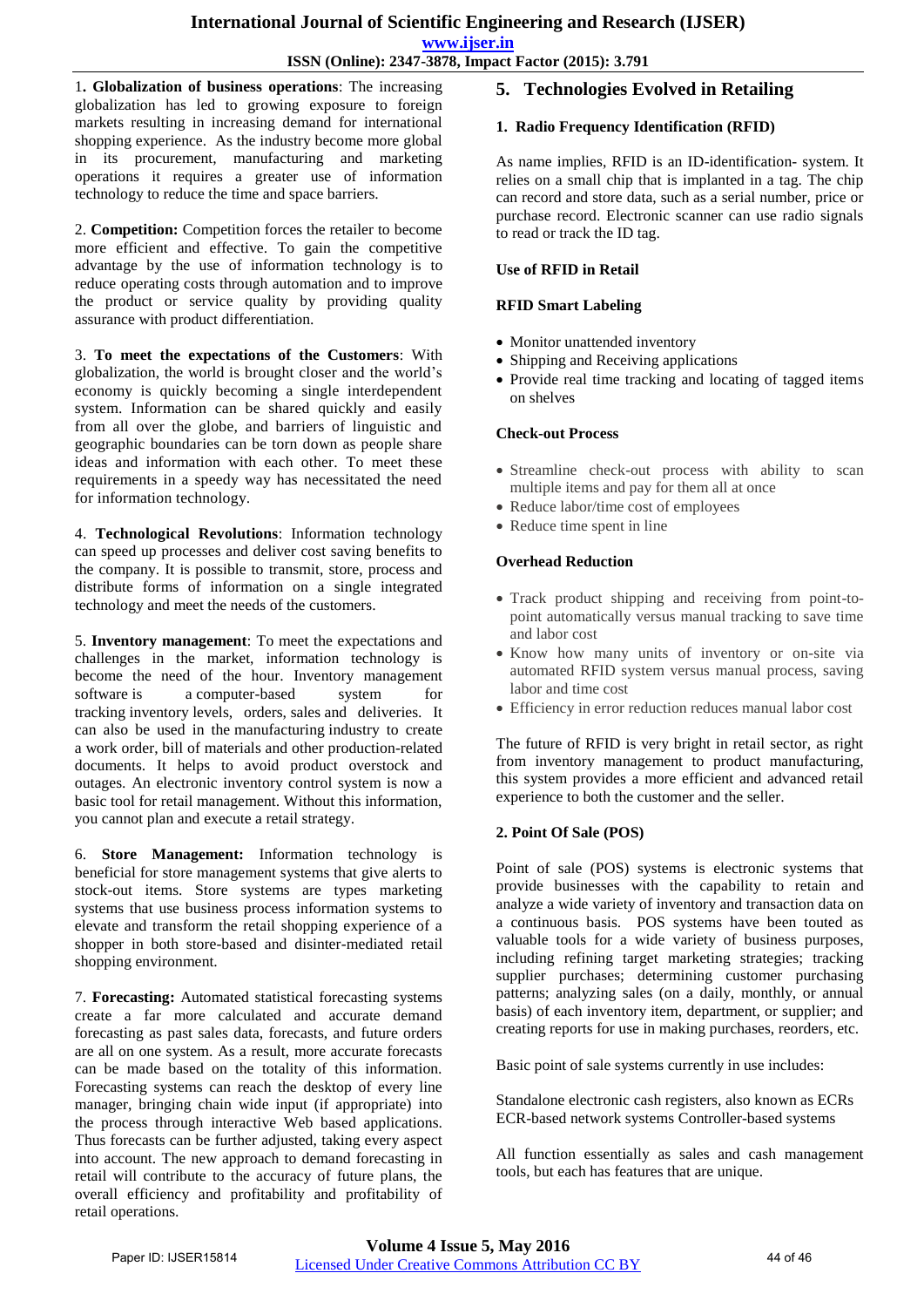#### **3. Smart Operating System**

Smart Ops (acquired by SAP) enterprise software solutions support many initiatives and challenges associated with different manufacturing and distribution industries from Lean Manufacturing, Just-In-Time (JIT), and Six Sigma initiatives. SAP and Smart Ops Collaborate to Improve Supply Chain. Smart Ops' software enables companies to manage the uncertainty of complex, multistage supply chains. It enables companies to manage the uncertainty of complex, multistage supply chains to achieve rapid return on investment and long term, sustainable value and also improved companies in discrete manufacturing, consumer durables and packaged goods, technology, pharmaceuticals manufacturing, distribution and retail industries.

#### **4. Warehouse Management System (WMS)**

WMS software Integrates human activity with IT and is effective in managing warehouse business. Begins with receipt of Supplier and ends with shipments to customer

- Maintain real time physical inventories
- Maintain distribution records
- Streamline warehouse administration
- Merchandising flow can be accelerated

Warehouse management system allows a company the ability to manage entire storage systems within a structure like a warehouse. It gives the specific of inventory control and it is integral to ongoing operations in other departments (such as production supply, sales and distribution and quality management)

#### **5. ERP – Enterprise Resource Planning**

Enterprise resource planning helps in integrating all departments and functions within a company in a single computer system that serves the specific needs of different departments. It is often referred as back-office software and does not run the up-front selling process. When the customer service representative enters the customer order in the ERP system, he has access to all the required information such as customer rating, the company's inventory levels from the warehouse module, and shipping dock's trucking schedule from the logistics module. Enterprise Resource Planning is designed to plan the use of enterprise-wide resources. Various ERP vendors have developed retail-specific systems which help in integrating all the functions from warehousing to distribution, front and back office store systems and merchandising. An integrated supply chain helps the retailer in maintaining his stocks, getting his supplies on time, preventing stock outs and thus reducing his costs, while servicing the customer better.

#### **Benefits**

- Highly configurable solution Applications Highly Scalable solution with large retailers
- Flexible deployment options
- Efficient stock distribution
- Strong process integration across Sales and Supply Chain network
- Targeted promotions across stores
- Merchandise Planning
- Robust Analytics Engine
- Drive better customer relationship
- Superior Customer Service

#### **6. Customer Relationship Management**

CRM is concerned with the creation, development and enhancement of individualized customer relationships with carefully targeted customers and customer groups resulting in maximizing their total customer life-time value. Customer relationship management means wide integration of technologies working together such as data warehouse, web site, and intranet/extranet, phone support system, accounting, sales, marketing and production. CRM uses information technology to gather data, which can then be used to develop information acquired to create a more personal interaction with the customer. In the long-term, it produces a method of continuous analysis and reinforcement in order to enhance customer's lifetime value with firms. Customer Relationship Management (CRM) is enabled by the gathering and warehousing of consumer data. For CRM, data warehousing is done by collecting consumer data from credit card transactions, loyalty cards, discount coupons, customer complaint calls, plus (public) lifestyle studies. "The ultimate goal of CRM is to provide a one-to one personalized service to each customer – pre and post-sale".

## **6. Conclusion**

Information technologies in retail aim not only to increase the effectiveness of retail establishments in different areas of their operations, but also to improve customer service – mainly due to the automation and customization of the offer. Over the years as the consumer demand increased and the retailers geared up to meet this increase, technology evolved rapidly to support this growth. It is technology that will help the retailers to score in such fierce competition. Consumers have come to expect more value and higher service levels. As a consequence, the technology continues to grow and retailers search for ways to measure technical business value and to balance the effective utilization of the technical resource. Retailers want to get more value out of technologies and ensure they are spending their limited resources in ways that improve their overall offer to the customer. With changing customer demands and expectations rising rapidly, organizations need to be able to quickly respond in order to capitalize on revenue opportunities.

## **References**

- [1] Mansoory, K. and Mehra, P., 2010, Retail Industry Development.
- [2] Ajeet Khurana, (2013). Information Technology for Retailing, 1st Edition, New Delhi: Tata-Mc-Graw Hill Publishers